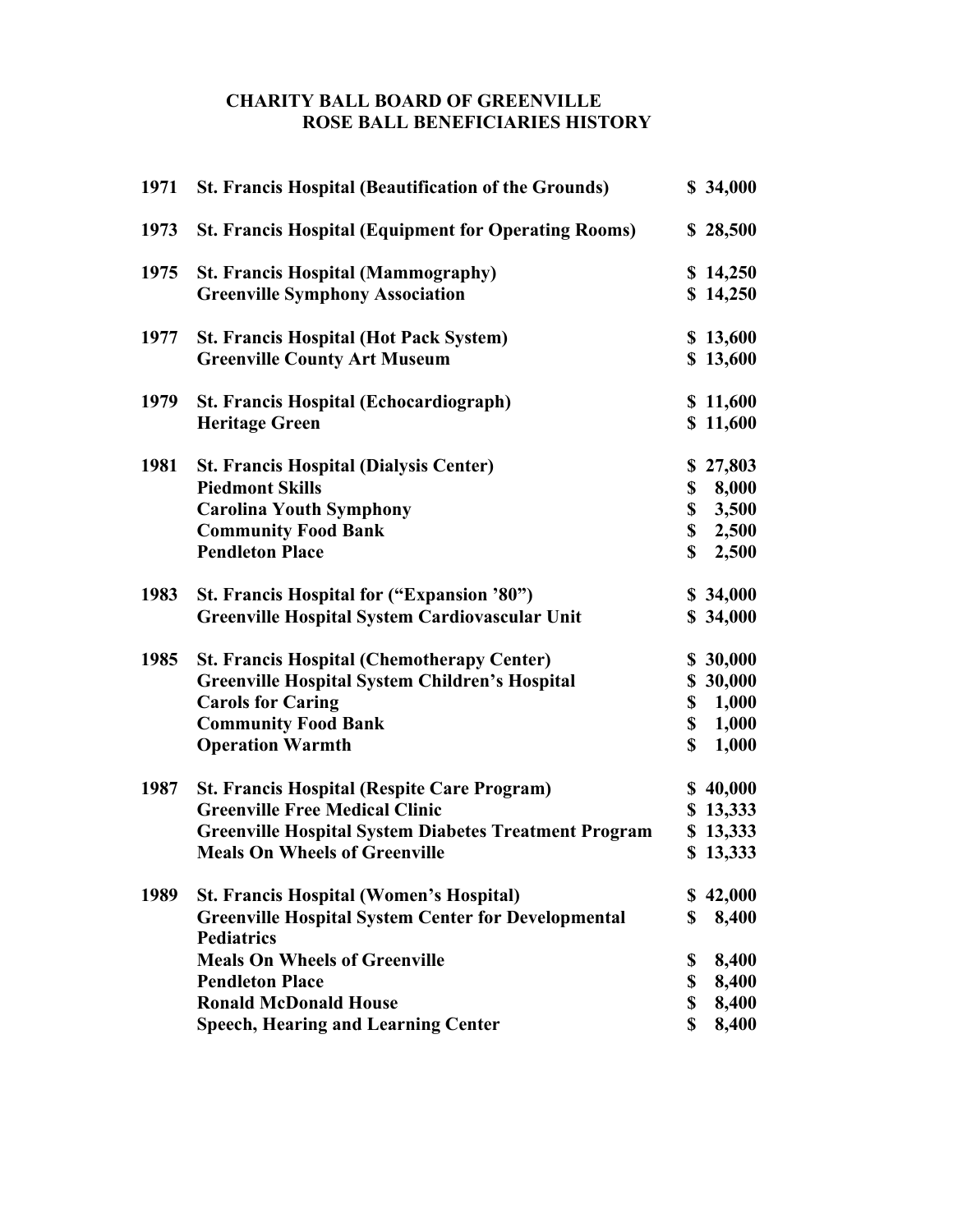| 1991 | <b>St. Francis Hospital (Hospice Endowment))</b>                  |             | \$55,000  |
|------|-------------------------------------------------------------------|-------------|-----------|
|      | <b>Project Host Soup Kitchen</b>                                  |             | \$15,000  |
|      | <b>Greenville Hospital System Children's Hospital</b>             |             | \$12,000  |
|      | <b>Neonatal Intensive Care Unit</b>                               |             |           |
|      | <b>Family Counseling Center</b>                                   | \$          | 5,295     |
|      | <b>Senior Action</b>                                              | $\mathbf S$ | 5,000     |
|      |                                                                   |             |           |
| 1993 | <b>St. Francis Hospital (Cancer Care Center)</b>                  |             | \$51,278  |
|      | <b>Greenville's Child</b>                                         |             | \$25,639  |
|      | <b>Greenville Free Medical Clinic</b>                             |             | \$25,639  |
| 1995 | <b>St. Francis Health System (Parish Nurse Program)</b>           |             | \$56,219  |
|      | <b>Cancer Society of Greenville County</b>                        |             | \$23,288  |
|      | <b>Greenville Hospital System Cancer Treatment Center</b>         |             | \$23,288  |
|      | <b>Meals On Wheels of Greenville</b>                              |             | \$6,290   |
|      | <b>Speech, Hearing and Learning Center</b>                        | \$          | 3,353     |
| 1997 | <b>St. Francis Health System (Sam B. Francis Endowment)</b>       |             | \$50,000  |
|      | <b>Goodwill Industries</b>                                        |             | \$12,000  |
|      | <b>Greenville Free Medical Clinic</b>                             |             | \$10,000  |
|      | <b>Safe Harbor</b>                                                |             | \$10,000  |
|      | <b>South Carolina Governor's School for Arts &amp; Humanities</b> |             | \$10,000  |
|      | <b>Rosewood House of Recovery</b>                                 | \$          | 7,500     |
|      |                                                                   |             |           |
| 1999 | <b>St. Francis Health System (Heartwise Program)</b>              |             | \$113,360 |
|      | <b>A Child's Haven</b>                                            |             | \$45,860  |
|      | <b>Safe Harbor</b>                                                |             | \$25,000  |
|      | <b>Cancer Society of Greenville County</b>                        |             | \$10,000  |
|      | Dogs for the Disabled                                             |             | \$10,000  |
|      | <b>Upstate Children's Center</b>                                  |             | \$10,000  |
|      | <b>United Ministries</b>                                          |             | \$7,500   |
|      | <b>South Carolina Governor's School for Arts &amp; Humanities</b> | \$          | 5,000     |
| 2001 | <b>Bon Secours St. Francis Health System</b>                      |             | \$65,600  |
|      | (Hospice Endowment)                                               |             |           |
|      | The Meyer Center for Special Children                             | \$          | 22,100    |
|      | <b>Pleasant Valley Connection</b>                                 | \$          | 8,665     |
|      | <b>Rosewood House of Recovery</b>                                 | \$          | 8,665     |
|      | <b>Sterling Hope Center</b>                                       | \$          | 8,665     |
|      | <b>Compass of Carolina</b>                                        | \$          | 6,500     |
|      | <b>Camperdown Academy</b>                                         | \$          | 5,840     |
|      | The Alliance for Quality Education                                | \$          | 5,200     |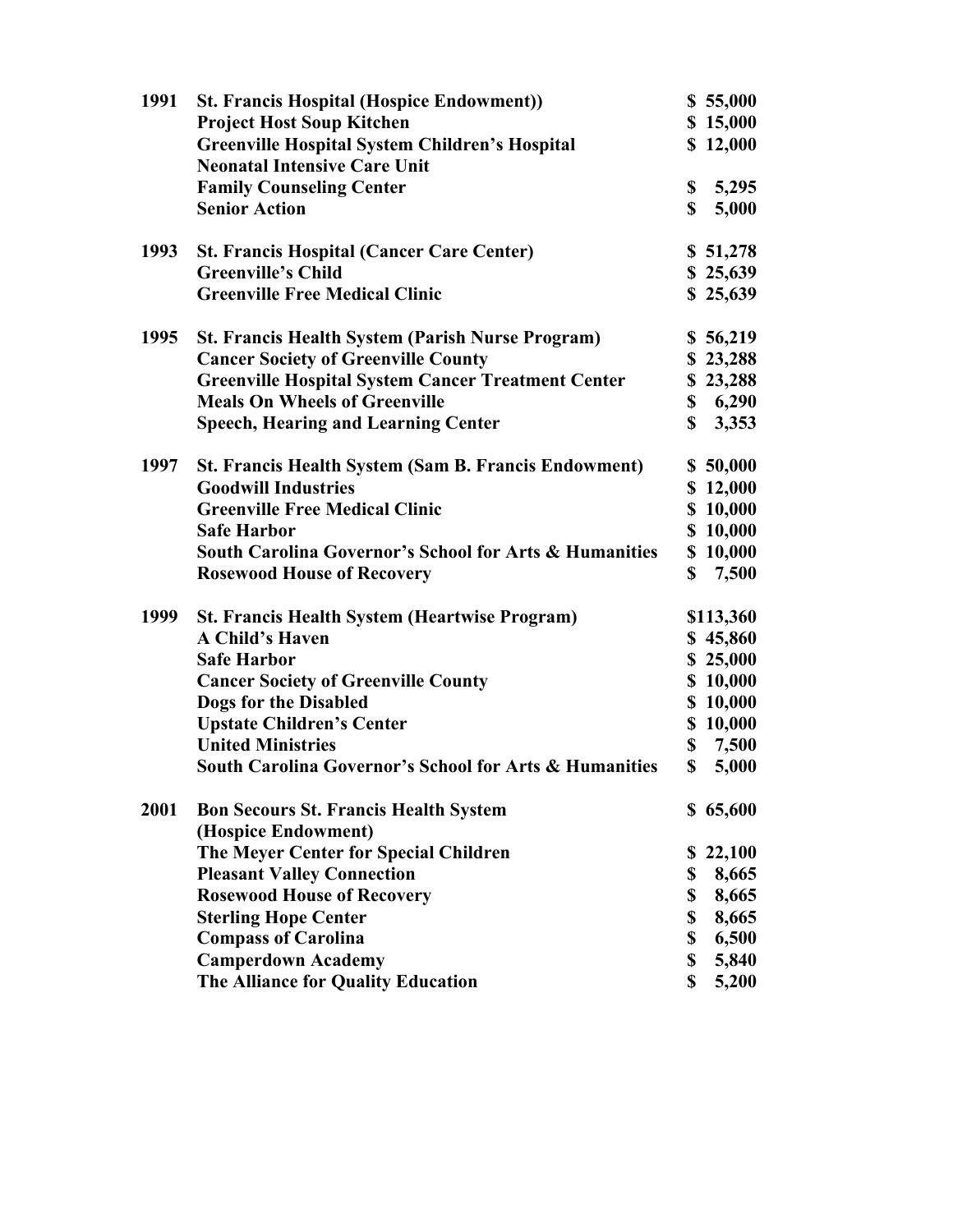| 2003 | <b>Bon Secours St. Francis Health System (Health Express)</b><br><b>Project Host Soup Kitchen</b><br><b>Gateway House</b><br>The Meyer Center for Special Children<br><b>Greenville Free Medical Clinic</b><br><b>Homes of Hope</b><br><b>Greenville Area Interfaith Hospitality Network</b><br><b>Clement's Kindness Fund for the Children</b><br><b>American Diabetes Association</b>                                                                                                                                                                                                                                                                      | \$83,000<br>\$25,000<br>\$18,000<br>\$12,000<br>\$10,000<br>\$10,000<br>\$ 4,000<br>\$2,500<br>$\mathbf S$<br>1,500                                                               |
|------|--------------------------------------------------------------------------------------------------------------------------------------------------------------------------------------------------------------------------------------------------------------------------------------------------------------------------------------------------------------------------------------------------------------------------------------------------------------------------------------------------------------------------------------------------------------------------------------------------------------------------------------------------------------|-----------------------------------------------------------------------------------------------------------------------------------------------------------------------------------|
| 2005 | <b>Bon Secours St. Francis Health System (Dental Program)</b><br><b>Rosewood House of Recovery</b><br><b>Greenville Hospital System Oncology Research Institute</b><br><b>Safe Harbor</b><br><b>Pleasant Valley Connection</b><br><b>Speech, Hearing and Learning Center</b><br><b>Homes of Hope</b><br><b>Gateway House</b><br><b>Greenville Literacy Association</b><br><b>Pendleton Place</b><br><b>Greenville Free Medical Clinic</b><br><b>Loaves &amp; Fishes</b><br><b>Greenville Symphony Association</b>                                                                                                                                            | \$150,000<br>\$24,750<br>\$20,000<br>\$20,000<br>\$17,500<br>\$17,250<br>\$11,500<br>\$11,000<br>\$10,000<br>\$5,250<br>\$5,000<br>\$5,000<br>\$<br>3,250                         |
| 2007 | <b>Bon Secours St. Francis Health System (Dental Program)</b><br><b>Greenville Free Medical Clinic</b><br><b>Cancer Society of Greenville County</b><br><b>Greenville Hospital System Beginnings &amp; Beyond Prenatal</b><br><b>Education Program</b><br><b>The Children's Museum</b><br><b>Greenville Literacy Association</b><br><b>A Child's Haven</b><br><b>Greenville Symphony Association</b><br><b>Upstate Homeless Coalition of South Carolina</b><br><b>Clement's Kindness Fund for the Children</b><br><b>South Carolina Governor's School for Arts &amp; Humanities</b><br><b>YWCA</b><br><b>Loaves &amp; Fishes</b><br><b>United Ministries</b> | \$190,000<br>\$28,000<br>\$25,000<br>\$25,000<br>\$25,000<br>\$15,000<br>\$14,436<br>\$12,500<br>\$11,000<br>\$10,000<br>\$<br>9,000<br>\$<br>6,827<br>\$<br>4,400<br>\$<br>3,500 |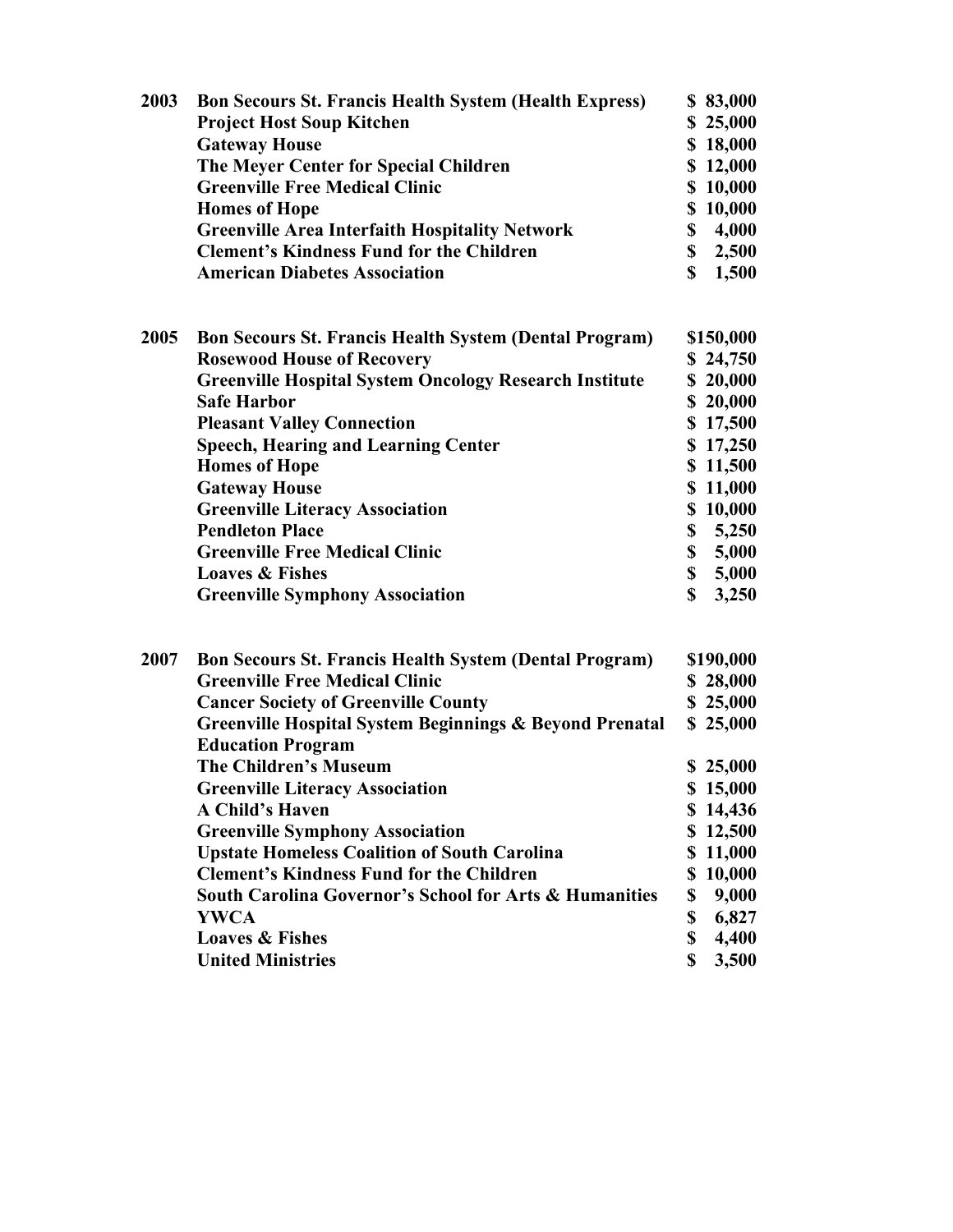| 2009 | <b>Bon Secours St. Francis Health System</b>                |             | \$151,088 |
|------|-------------------------------------------------------------|-------------|-----------|
|      | (Bone Marrow Transplant Center)                             |             |           |
|      | <b>Cancer Society of Greenville County</b>                  |             | \$16,000  |
|      | <b>Greenville Free Medical Clinic</b>                       |             | \$16,000  |
|      | The Meyer Center for Special Children                       |             | \$16,000  |
|      | <b>The Salvation Army</b>                                   |             | \$16,000  |
|      | <b>Project Host Soup Kitchen</b>                            |             | \$15,000  |
|      | <b>Meals On Wheels of Greenville</b>                        |             | \$14,074  |
|      | <b>United Ministries</b>                                    |             | \$12,500  |
|      | <b>Triune Mercy Center</b>                                  |             | \$10,000  |
|      | <b>A Child's Haven</b>                                      | \$          | 7,900     |
|      | <b>Greenville Hospital System Obstetric Center</b>          | \$          | 7,000     |
|      | <b>Loaves &amp; Fishes</b>                                  |             | \$5,750   |
|      | <b>Greenville Tech Foundation</b>                           |             | \$5,000   |
|      | <b>Junior Achievement of Greenville</b>                     |             | \$5,000   |
|      | The Alliance for Quality Education                          | $\mathbf S$ | 4,864     |
|      |                                                             |             |           |
|      |                                                             |             |           |
| 2011 | <b>Bon Secours St. Francis Health System</b>                |             | \$135,000 |
|      | (Breast Health Center)                                      |             |           |
|      | <b>American Red Cross Greenville Chapter</b>                | $\mathbf S$ | 4,900     |
|      | <b>Cancer Society of Greenville County</b>                  |             | \$19,500  |
|      | <b>Clement's Kindness Fund for Children</b>                 |             | \$9,800   |
|      | <b>Governor's School for the Arts Foundation</b>            |             | \$7,800   |
|      | <b>Greenville Free Medical Clinic</b>                       |             | \$29,200  |
|      | <b>Greenville Hospital System University Medical Center</b> |             | \$10,000  |
|      | The Meyer Center for Special Children                       |             | \$14,700  |
|      | <b>Pendleton Place Children's Shelter</b>                   |             | \$9,775   |
|      | <b>Project Host Soup Kitchen</b>                            | \$          | 9,775     |
|      | <b>Safe Harbor</b>                                          |             | \$14,650  |
|      | <b>YMCA Judson Community Center</b>                         | \$          | 9,800     |
| 2013 | <b>Bon Secours St. Francis Health System</b>                |             | \$150,000 |
|      | (Neonatal Care Center)                                      |             |           |
|      | <b>A Child's Haven</b>                                      |             | \$15,100  |
|      | <b>Cancer Society of Greenville</b>                         |             | \$15,100  |
|      | <b>Center for Developmental Services</b>                    |             | \$12,100  |
|      | <b>Clement's Kindess Fund for the Children</b>              |             | \$7,550   |
|      | <b>Greenville Free Medical Clinic</b>                       |             | \$15,100  |
|      | <b>Greenville Hospital System</b>                           |             | \$15,150  |
|      | <b>Greenville Literacy Association, Inc.</b>                |             | \$11,500  |
|      | <b>Harvest Hope Food Bank</b>                               | \$          | 7,550     |
|      | <b>Meyer Center</b>                                         |             | \$12,500  |
|      | Project Host, Inc.                                          |             | \$15,100  |
|      | <b>Ronald McDonald House Charities</b>                      | \$          | 5,050     |
|      | <b>Triune Mercy Center</b>                                  |             | \$13,100  |
|      | <b>YMCA Judson Community Center</b>                         | \$          | 5,100     |
|      |                                                             |             |           |